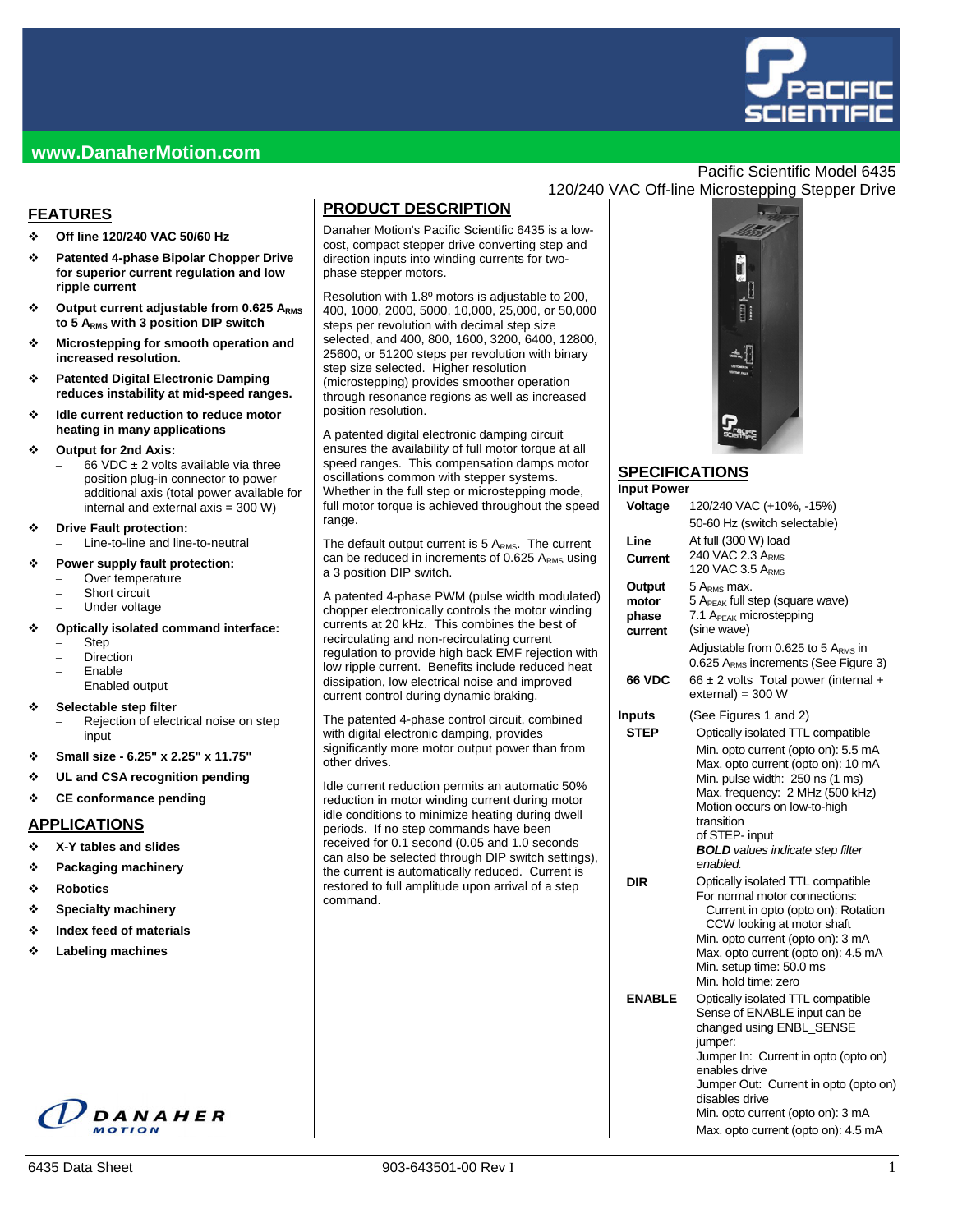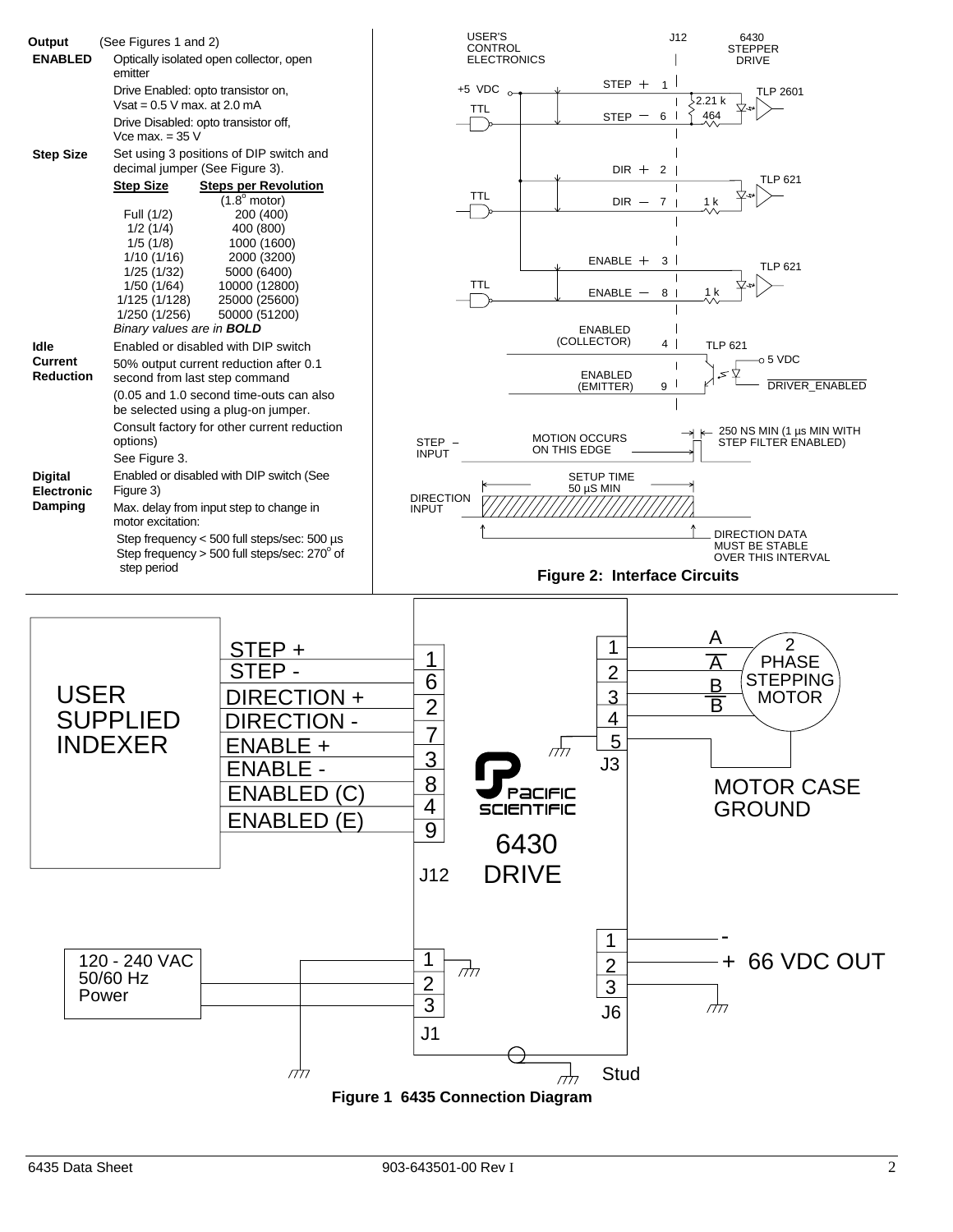

**Figure 4 Mounting Dimensions**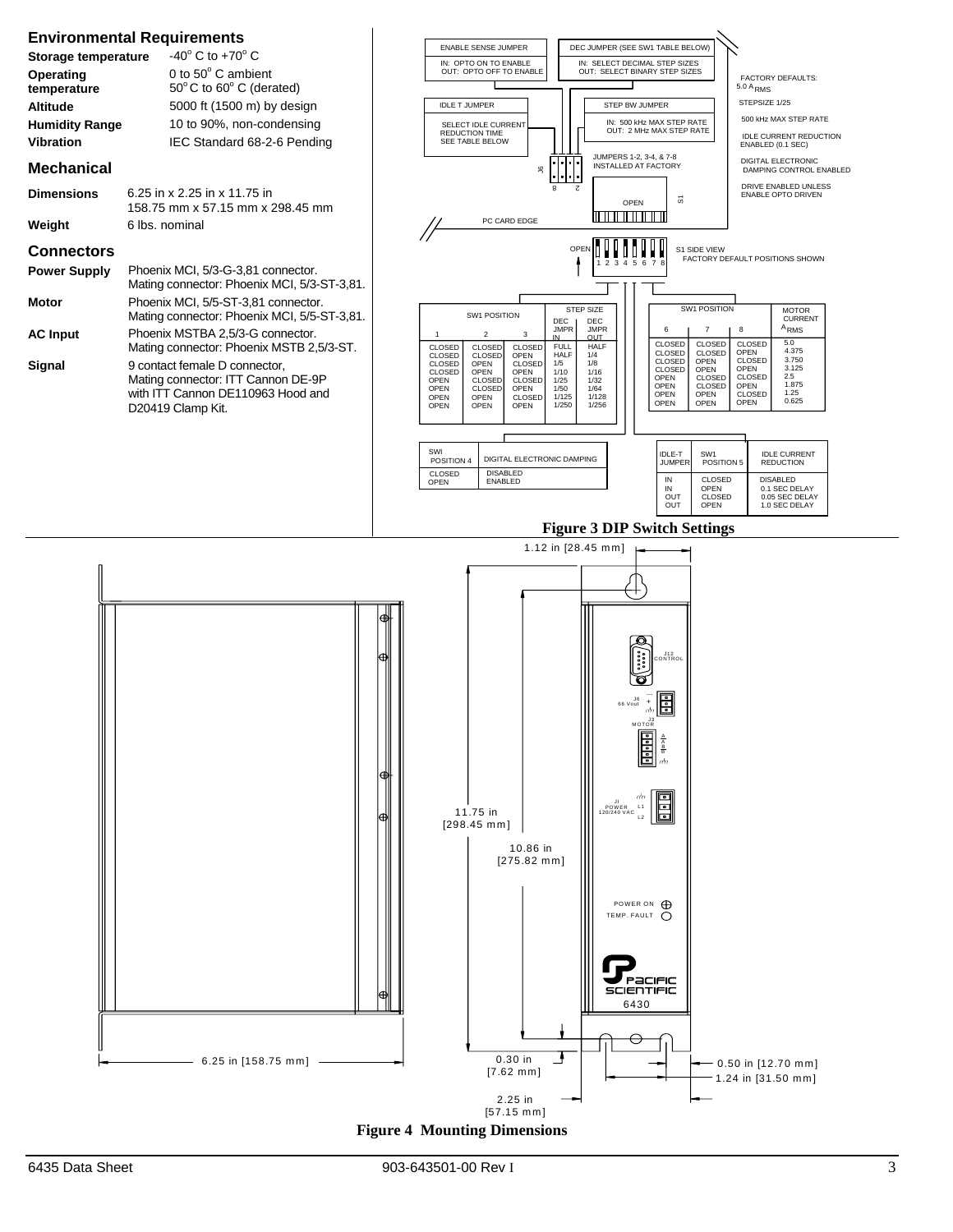## **JUMPER & AC SWITCH SETTINGS**

The AC switch is preset at the factory in the 240 VAC position. The J6 Jumper and AC switch settings are easily accessible by opening the cover. First, make certain the power connections have been removed. Rest the unit on its side as shown. Remove the two screws toward the back of the unit. Select appropriate settings. Replace cover and mounting screws. Do NOT over tighten mounting screws. (5.0 in-lbs max)

*Connecting 240 VAC with switch in 120 VAC position will permanently damage the drive.* 



#### **66 VDC OUTPUT CONNECTOR J6**

The 6435 package has an external 66 VDC connector designed to power an additional drive. The total power available for both the internal and external drives is 66 VDC at 4.6 amps or approximately 300 watts. If the two drives are running simultaneously and require more than 4.6 amps, the voltage drops. The power supply has a low voltage protection circuit that faults the drive if the voltage is less than 55 VDC.

#### 18, or 20 gauge wire, is recommended to connect the remote connector to the external drive. A 470 mf 100 VDC aluminum electrolytic capacitor, rated for 2 A ripple current or greater, must be installed at the additional drive if the cable length is over 3 feet.

A twisted pair plus ground cable utilizing 16,

| <b>Problem</b>                                           | <b>Possible Cause</b>                                      | <b>Action</b>                                               |
|----------------------------------------------------------|------------------------------------------------------------|-------------------------------------------------------------|
| Unit does not start,<br><b>LED<sub>s</sub></b> ON        | 120/240 VAC switch in 240 position,<br>input from 120 VAC  | Turn power off, correct switch<br>position.                 |
|                                                          | Dead short or overload across<br>external 66 VDC connector | Remove short or reduce load.                                |
|                                                          | Over temperature                                           |                                                             |
| Unit does not start,<br><b>LEDS OFF</b>                  | 240 VAC applied and switch in<br>120 VAC position.         | Return to factory for service.                              |
| Unit runs for a while and<br>then both LEDs come on      | Over temperature                                           | Reduce load.<br>Check for excessive ambient<br>temperature. |
| Unit turns on and off on its<br>own and red LED flashing | 120 VAC applied and switch in 240<br>VAC position          | Correct switch position.                                    |
| Or                                                       | Over load                                                  | Reduce Load                                                 |
| Unit stops after running<br>once                         | AC input line low                                          | Check input AC line voltage for<br>low line.                |
|                                                          | Internal failure                                           | Return to factory for service.                              |
| Output voltage > 70 VDC<br>and $<$ 78 VDC                | Very low load on unit                                      | Normal to reach these values<br>under light load.           |

# **TROUBLESHOOTING**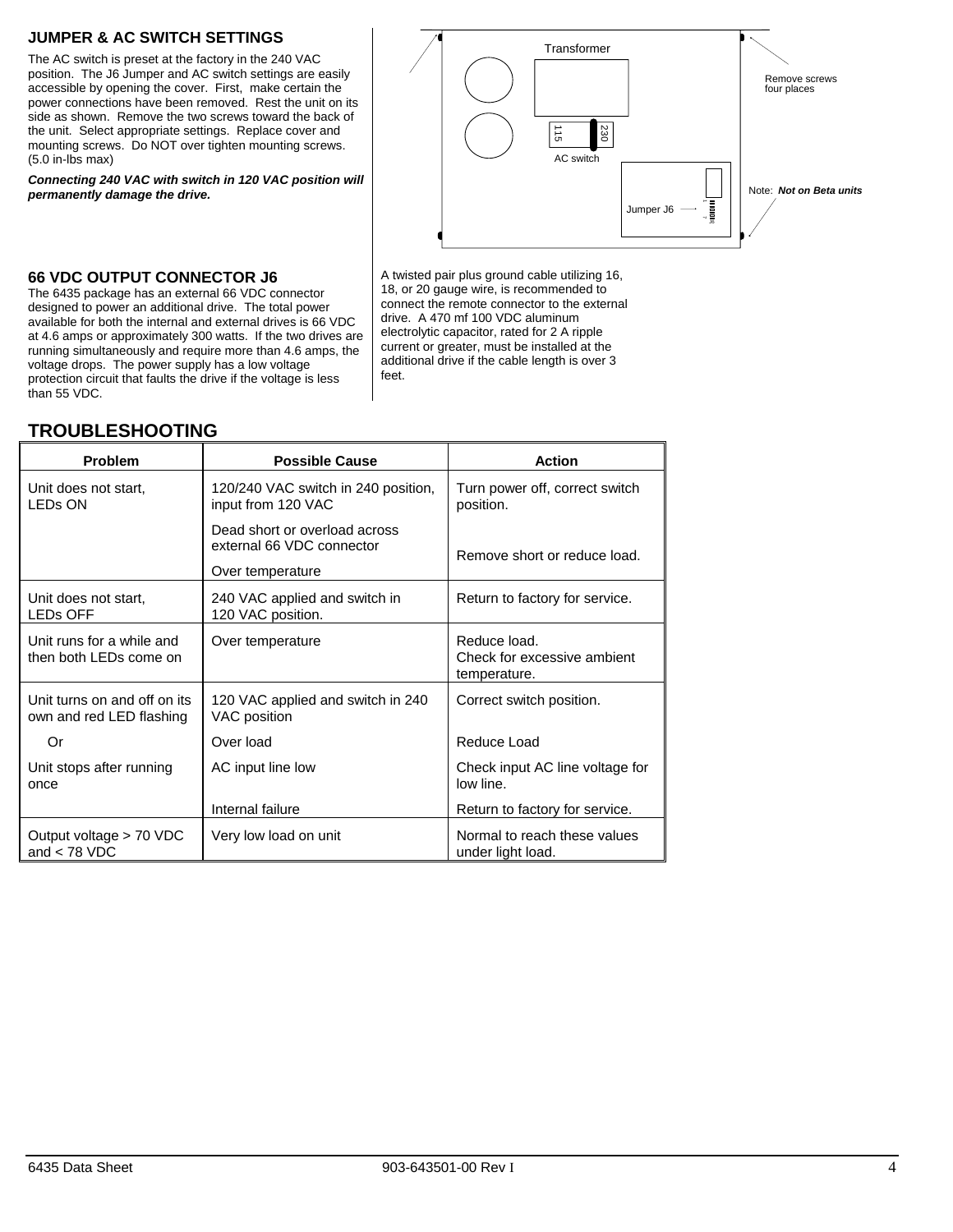# **PERFORMANCE - 6400 SERIES CONTROLS**

Motors perform as shown without the winding temperature exceeding a rise of 90° C. The motor is operated unmounted (without heat sink) in an ambient temperature of up to 40° C. The curves do not reflect systems resonance points, which will vary with motor coupling and systems parameters.

In addition to those shown below, Danaher Motion offers a wide range of other motor windings to meet specific performance requirements.



# **Torque/Speed Curves - Recommended Motors for 5.0 A operation**

# **Torque/Speed Curves - Recommended Motors for 2.5 A Operation**